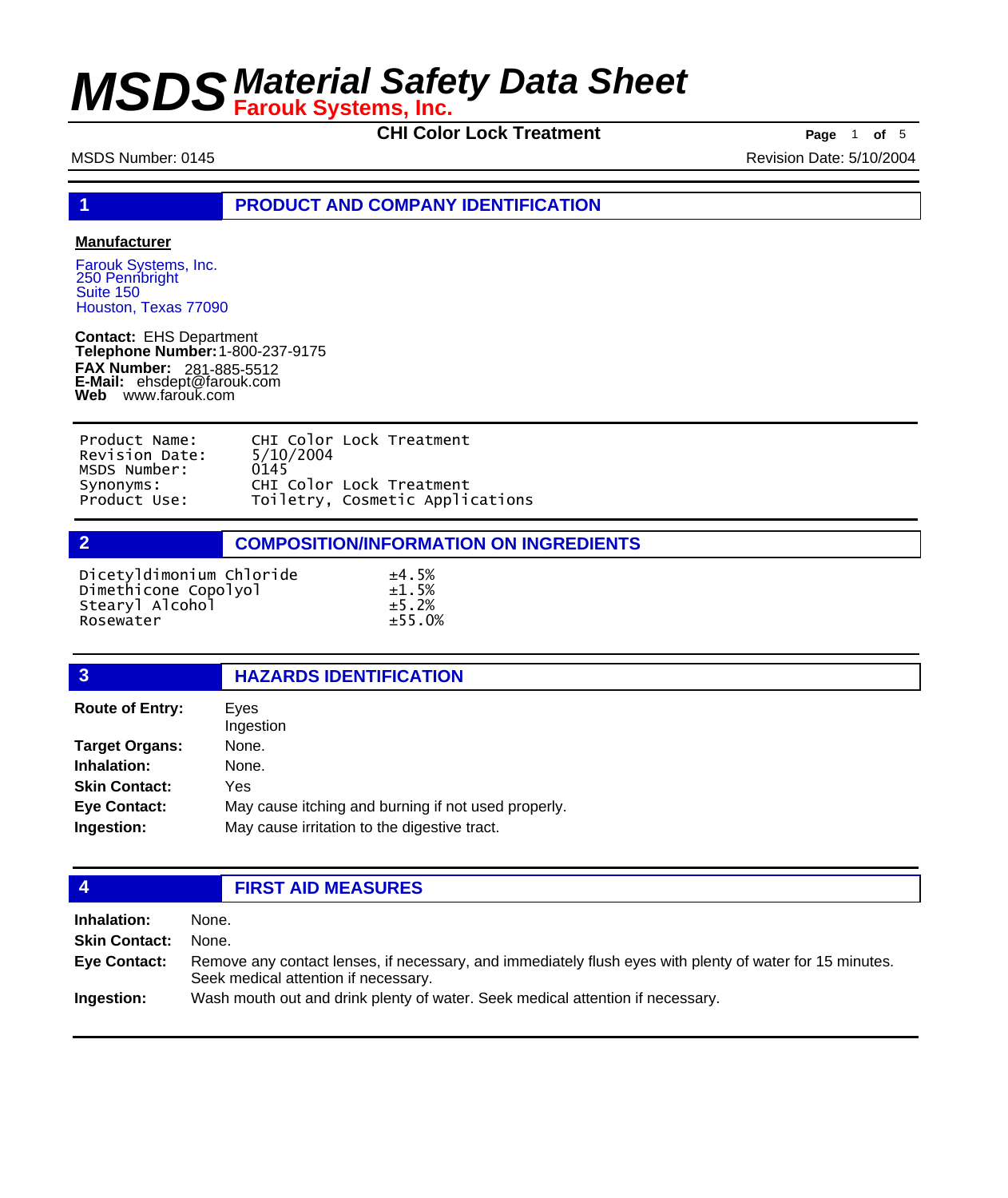**CHI Color Lock Treatment Page** <sup>2</sup> **of** <sup>5</sup>

MSDS Number: 0145 Revision Date: 5/10/2004

### **5 FIRE FIGHTING MEASURES**

FLASHPOINT AND METHOD: Not applicable. FLAMMABLE LIQUIDS: Not available. AUTO IGNITION TEMP: None FLAMMABLE CLASS: None. BURNING RATE OF SOLID: Not available GENERAL HAZARDS: Evacuate personnel downwind of fire to avoid inhalation of fumes and smoke. EXTINGUISHING METHODS: Chemical type foam, CO2(Carbon Dioxide), Dry Chemical, Water Fog HAZARDOUS COMBUSTION PRODUCTS: None.

FIRE FIGHTING PROCEDURES: This product is not flammable.However, hazardous decomposition and combustion products may be formed in a fire situation. Cool exposed containers with water spray to prevent overheating.

FIRE FIGHTING EQUIPMENT: Respiratory and eye protection are required for fire fighting personnel. Full protective equipment (Bunker Gear) and self contained breathing apparatus (SCBA) should be used for all indoor fires and significant outdoor fires. For small outdoor fires, which may be easily extinguished with a portable fire extinguisher, use of a SCBA may not be needed.

# **6 ACCIDENTAL RELEASE MEASURES**

SMALL SPILL: When a spill occurs, use absorbent material on the substance. Dispose of the material according to all local, state and federal regulations. Always use an absorbent material when cleaning up a spill.

ENVIRONMENTAL PRECAUTIONS: Avoid run-off or release into sewers, stormdrains and waterways.

GENERAL PRECAUTIONS: Remove containers away from flammable materials.

## *HANDLING AND STORAGE*

Use appropriate personal protective equipment as specified in Section 8. Handle in a manner consistent with good household/personal techniques and practices. **Handling Precautions:** Keep containers/bottles securely sealed when not in use. Store in cool/dry conditions that do **Storage Requirements:**

not exceed room temperature. Try to store product in temperatures between 40°F to 90° F.

## **8 EXPOSURE CONTROLS/PERSONAL PROTECTION**

These recommendations provide general guideance for handling this product safely. Because specific use conditions may vary, safety procedures should be developed for each specific application of this product. When developing procedures, always consider potential waste, disposal and personal safety issues. **Engineering Controls:** EYES AND FACE: For reasonable foreseeable uses of this product, eye and face protection is not required. SKIN: For reasonable foreseeable uses of this product, skin protection is not required. RESPIRATORY: For reasonable foreseeable uses of this product, respiratory protection is not required. **Protective Equipment:** EXPOSURE GUIDELINES: Overexposure is unlikely. Since all parameters cannot be foreseen, the

use of engineering controls to reduce exposure may be necessary.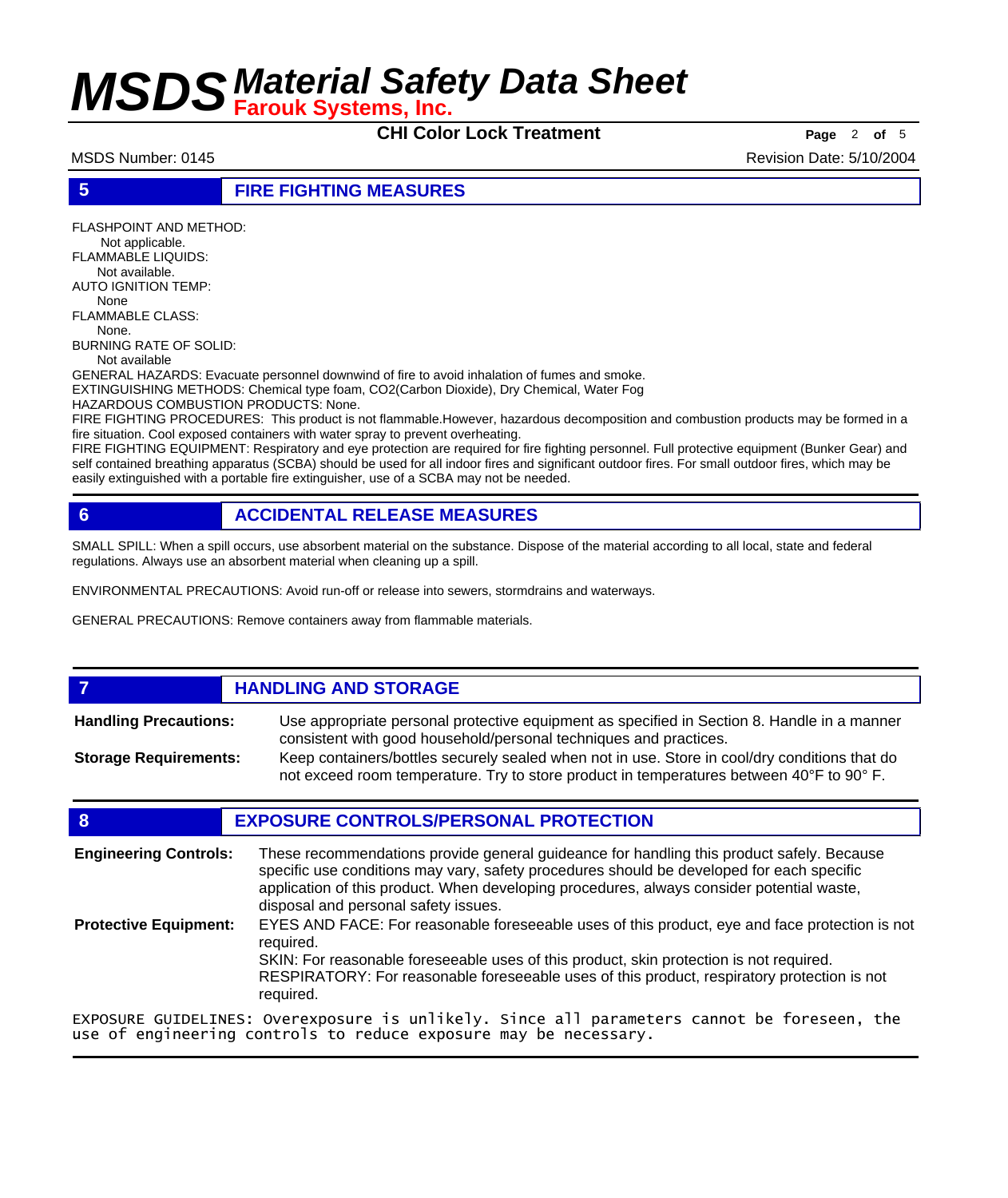**CHI Color Lock Treatment Page** <sup>3</sup> **of** <sup>5</sup>

MSDS Number: 0145 Revision Date: 5/10/2004

### **9 PHYSICAL AND CHEMICAL PROPERTIES**

**Appearance:** Creamy, white liquid **Physical State:** Liquid **Odor:** Pleasant odor **pH:** N/A **Vapor Pressure:** N/A **Vapor Density:** N/A

**Boiling Point:** 212 °F **Freezing/Melting Pt.:** N/A **Solubility:** Soluble in water. **Spec Grav./Density:** 1.00

| 10 <sub>l</sub>                               | <b>STABILITY AND REACTIVITY</b>           |
|-----------------------------------------------|-------------------------------------------|
| Stability:                                    | YES.                                      |
| <b>Conditions to avoid:</b>                   | Extreme temperatures.                     |
| Materials to avoid (incompatability):         | Keep away from strong oxidizing material. |
| Hazardous Decomposition products: None known. |                                           |
| <b>Hazardous Polymerization:</b>              | Will Not Occur.                           |

## **11 TOXICOLOGICAL INFORMATION**

ACUTE: DERMAL LD50: Not available. ORAL LD50: Not available. INHALATION LC50: Not available. EYE EFFECTS: This product may cause irritation to eyes if not used under normal conditions. TARGET ORGANS: NONE. SENSITIZATIONS: Not available. CARCINOGENICITY: IARC: Listed by IARC - No. NTP: Listed by NTP - No. OSHA: Listed by OSHA - No.

MUTAGENICITY: Not available. REPRODUCTIVE EFFECTS: None. TERATOGENIC EFFECTS: Not available.

## **12 ECOLOGICAL INFORMATION**

ENVIRONMENTAL DATA: Not available. ECOTOXICOLOGICAL INFO: Not available. DISTRIBUTION: Not available. CHEMICAL FATE INFO: Not available.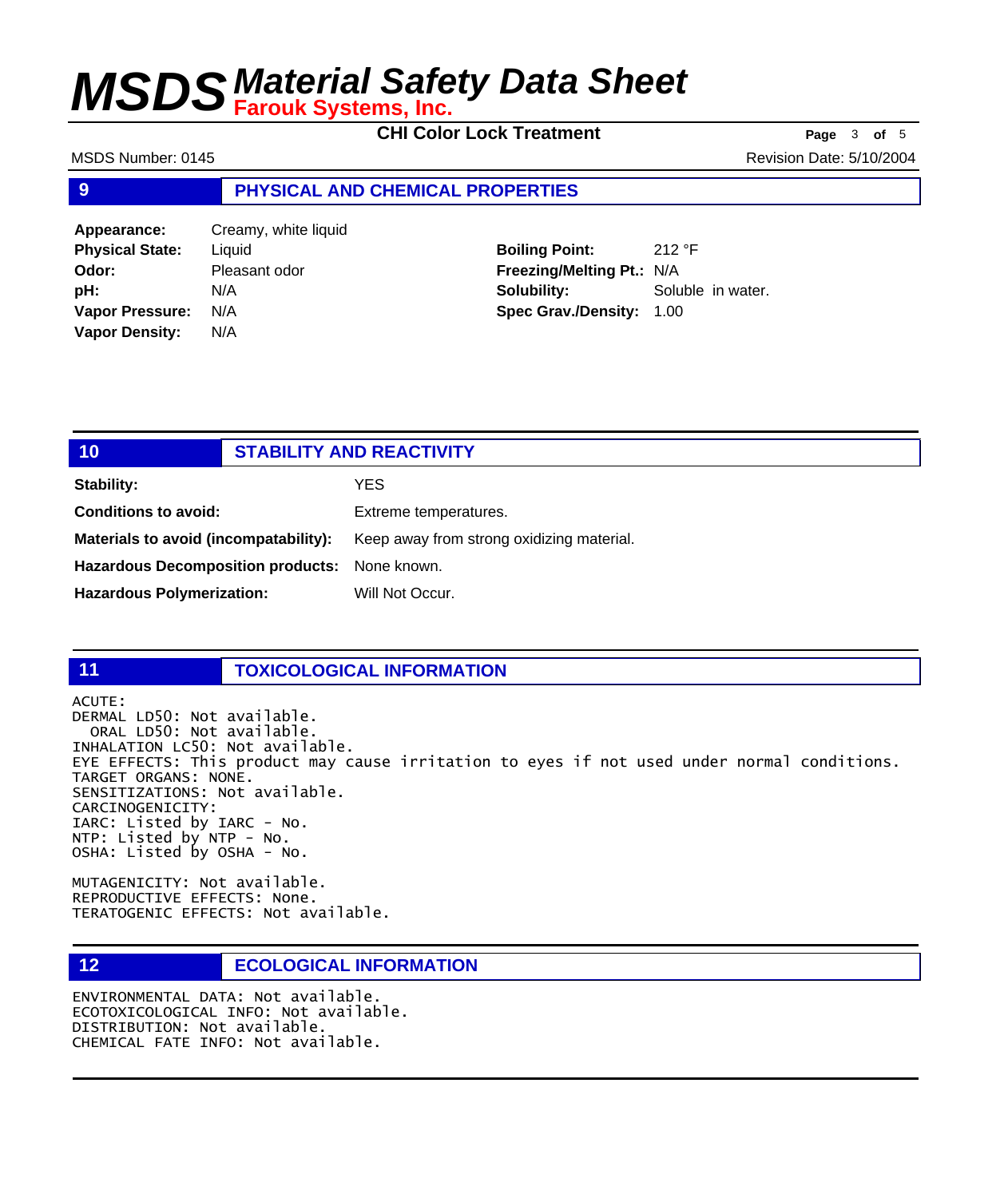**CHI Color Lock Treatment Page** <sup>4</sup> **of** <sup>5</sup>

MSDS Number: 0145 Revision Date: 5/10/2004

### **13 DISPOSAL CONSIDERATIONS**

US EPA Waste Number and Descriptions:

DISPOSAL METHOD: Controlled release of diluted product into a biological wastewater treatment plant. COMPONENT WASTE NUMBER: No EPA Waste Numbers are applicable for this product's components. DISPOSAL INSTRUCTIONS: Dispose of waste material according to local, state and federal rules and regulations.

**14 TRANSPORT INFORMATION**

This product is not regulated as a hazardous material by the United States (DOT) or Canadian (TDG) transportation regulations.

DOT CLASSIFICATION: Shipping Name: CHI Color Lock Treatment. Class: None. Non-regulated, non-hazardous

IMDG CLASSIFICATION: Shipping Name: CHI Color Lock Treatment. Class: None. Non-regulated, non-hazardous

IATA CLASSIFICATION: Shipping Name: CHI Color Lock Treatment. Class: None. Non-regulated, non-hazardous

1-800-424-9300 1-703-527-3887 Outside the United States CHEMTREC

**15 REGULATORY INFORMATION**

UNITED STATES: SARA TITLE III (Superfund Amendments and Reauthorization Act) 311/312 HAZARD CATEGORIES Fire: No. Pressure Generating: No. Reactivity: No. Acute: No. 313 REPORTABLE INGREDIENTS: Not applicable. TITLE III NOTES: None. CERCLA(Comprehensive Response, Compensation, and Liability Act) CERCLA RQ: None. TSCA(Toxic Substance Release Act) TSCA REGULATORY: All ingredients are listed in the TSCA Inventory. CANADA: WHMIS(WORKER HAZARDOUS MATERIAL INFORMATION SYSTEM) This product is WHMIS controlled. CANADIAN INGREDIENT DISCLOSURE LIST: None. CANADIAN ENVIRONMENTAL PROTECTION ACT: All intentional ingredients are listed on the DSL(Domestic Substance List). EUROPEAN COMMUNITY: EU REGULATORY: All intentional ingredients are listed on the European's EINECS Inventory. STATE REGULATIONS: Not available. LOCAL REGULATIONS: Not available.